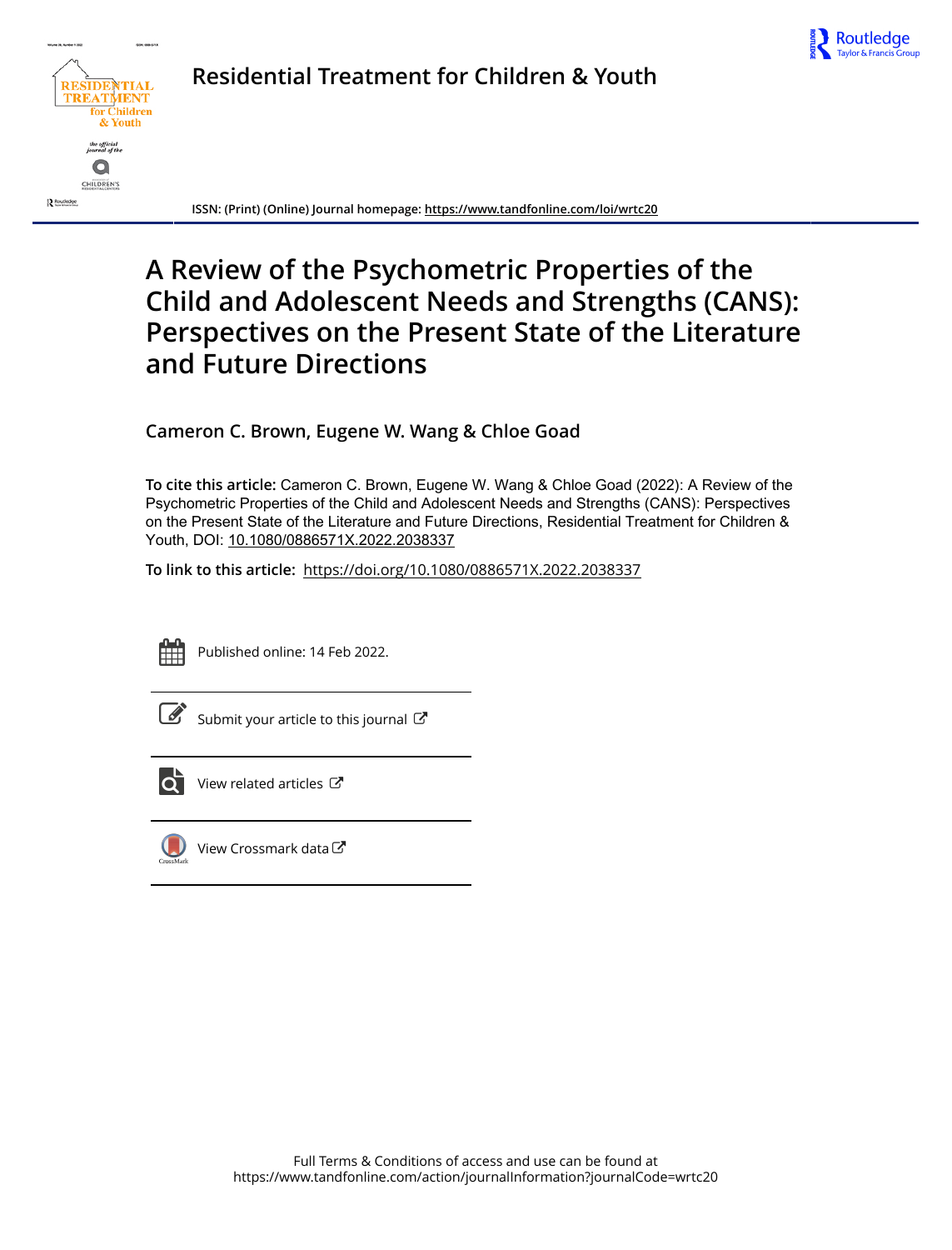

Check for updates

# **A Review of the Psychometric Properties of the Child and Adolescent Needs and Strengths (CANS): Perspectives on the Present State of the Literature and Future Directions**

Cameron C. Brown, Eugene W. Wang, and Chloe Goad

Community, Family and Addiction Services Department, Texas Tech University, Lubbock, Texas, USA

#### **ABSTRACT**

The Child and Adolescent Needs and Strengths (CANS) is a comprehensive tool assessing functioning, strengths, acculturation, caregiver needs/resources, behavioral/emotional needs, and risk behaviors of youth and children. Although this tool is widely used within the United States, minimal work has been published overviewing the tool, synthesizing existing research that utilizes it, and highlighting studies that specifically examine its psychometric properties such as reliability and validity. The purpose of this article is to overview much of the existing research and literature that has been published in peerreviewed journals that employs the CANS to offer researchers, helping professionals, families, agencies, and institutions a synopsis of the current status of the tool. Additionally, suggestions and future directions of the CANS are offered with the intent of strengthening and solidifying the tool's understanding, utility, and application.

#### **KEYWORDS**

Adolescents; assessment; children; child and adolescents needs and strengths (CANS); foster care

# **PRACTICE IMPLICATIONS**

- Despites the Child and Adolescent Needs and Strengths (CANS) wide use within community and state agencies (e.g. foster care), minimal discussion of its psychometric properties exist within the academic, peerreviewed literature.
- We implore professional, practitioner, and researcher alike to offer greater attention to psychometric properties of the CANS within academic, peerreviewed literature to improve its utility and safety.
- Innovative approaches of psychometric evaluation such as predictive modeling and structural equation modeling are illustrated and encouraged.

The Child and Adolescent Needs and Strengths (CANS) assessment was first developed in the late 1990s and early 2000s by Dr. John Lyons as a comprehensive tool to guide both youth and youth-serving agencies (e.g.,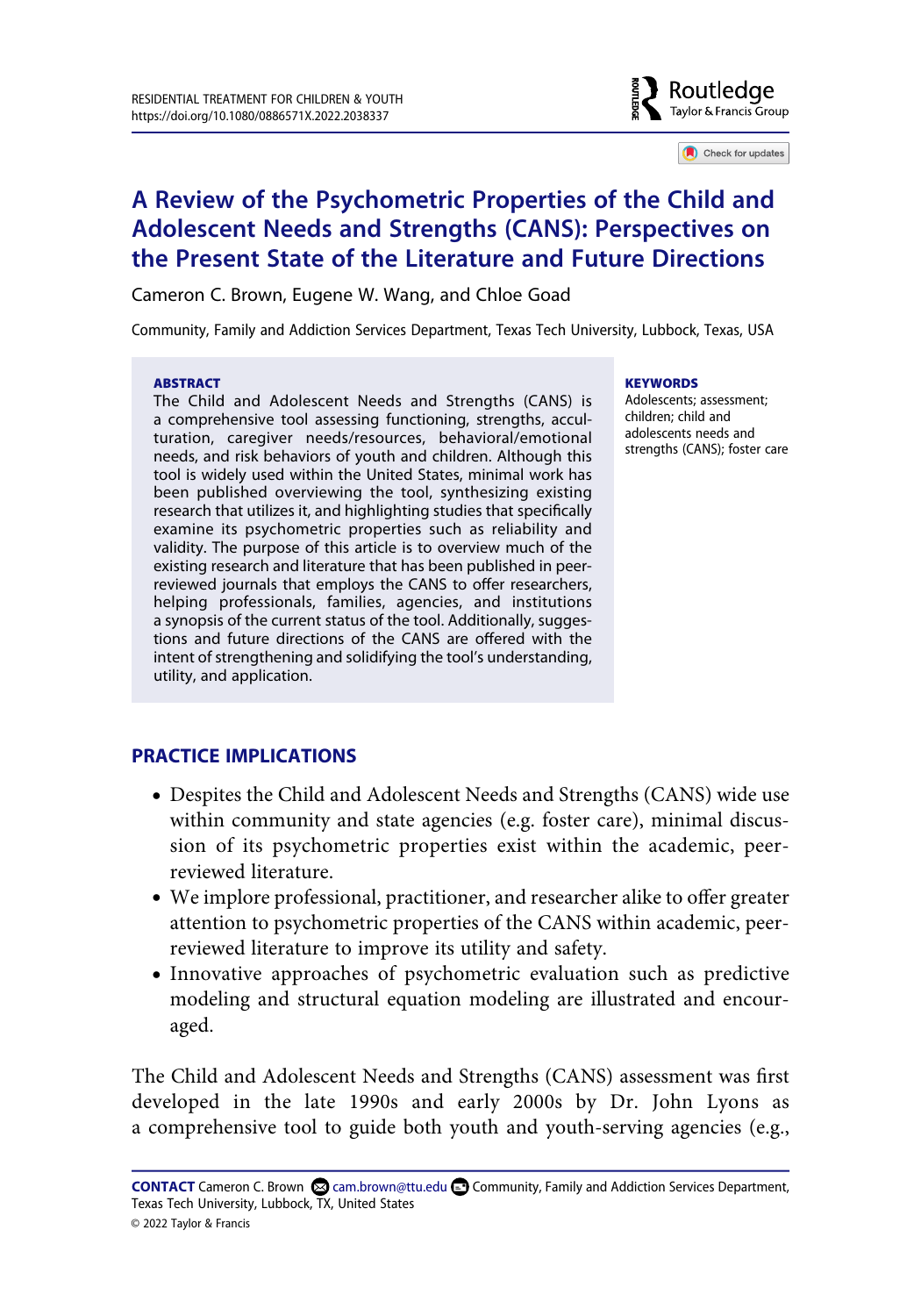2  $\left(\frac{1}{2}\right)$  C. C. BROWN ET AL.

<span id="page-2-1"></span>child protective services, foster care systems, and public family services) in communicating and making informed decisions regarding the future of a youth within their care. It evaluates areas such as strengths, resources, behavioral/emotional needs, and risk behaviors (Praed Foundation, [2021](#page-16-0)). It is widely accepted by numerous public agencies within the United States with either the standard tool or a variation of it being used in all 50 states (Praed Foundation, [2019\)](#page-16-1) potentially being used to assist hundreds of thousands of youth annually (Children's Bureau of the U.S. Department of Health and Human Services, [2020\)](#page-14-0). Despite its release nearly 20 years ago and its wide use among numerous state agencies to guide decision-making and communication for youth in services, research published in peer-reviewed academic journals regarding facets of reliability, validity, and other measurement properties is sparse. Additionally, minimal discussion has been published within peer-reviewed literature that reviews the tool, synthesizes existing research that employs the tool, or specifically highlights studies examining the dimensions of reliability and validity of the tool.

<span id="page-2-0"></span>This lack of robust and critical academic discussion of a tool that is utilized by state agencies nationwide assisting informed care and treatment of hundreds of thousands of vulnerable children and adolescents annually is concerning and possibly reckless. In 2018 alone, 687,345 youth were served nationally by state foster care systems (Children's Bureau of the U.S. Department of Health and Human Services, [2020\)](#page-14-0). The CANS tool seeks to evaluate children and adolescents in a variety of areas including sensitive and serious topics such as mental health, substance abuse, self-injury, harm to others, fire setting, hospitalizations, and suicide, to name a few. Results of the evaluated areas are used to inform decisions or actions taken with the child or adolescent including treatment, care, and safety protocols (Praed Foundation, [2021\)](#page-16-0). It is potentially dangerous for the child/adolescent as well as the environment or system that they are a part of, to base decisions on a tool whose psychometric properties have received little to no attention within the academic community.

<span id="page-2-2"></span>Thus, the purpose of this manuscript is twofold. The first objective is to provide a brief overview of much of the existing peer-reviewed research and literature of the CANS regarding its utilization and ability to offer insight on the target population. The second objective is to provide recommendations for improvement, adaptation, and application to researchers, agencies, community leaders, and helping professionals. This manuscript is not a meta-analysis; rather, it is a discussion of the present state of academic literature and recommendations for potential evaluation or application of this tool. In striving to meet these objectives, we will first provide a brief overview of the history and purpose of the CANS. Then, we will review research and literature that has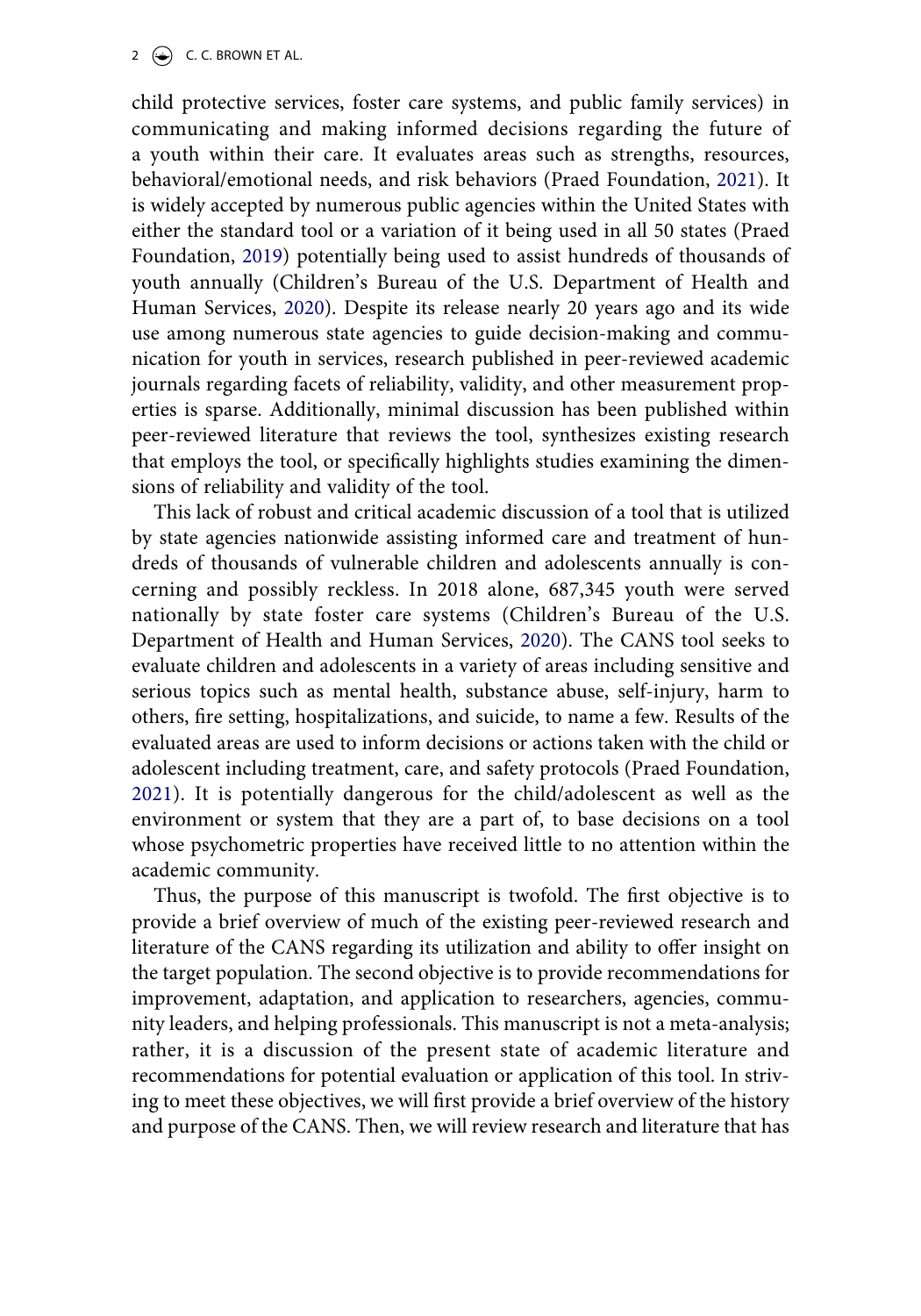been published within the academic community that examines its reliability and validity. Lastly, we will offer discussion of possible future directions of this assessment and its potential uses.

#### **History and Purpose**

In the late 1990s and early 2000s the CANS grew out of the Childhood Severity of Psychiatric Illness (CSPI) as developed by Dr. John Lyons, a clinical psychologist (Praed Foundation, [2021\)](#page-16-0). The CANS tool considers broad contextual needs as well as strengths of the adolescent/child and their system. Specifically, it has six core foci. The first core being *life domain functioning*, which includes items examining family functioning, medical/physical information, school behavior, legal information, and other systemic functioning information. The *strengths* core focuses on assets in areas such as social and spiritual strengths, support system, and resiliency. The *acculturation* core focuses on language, traditions, rituals, and cultural-related stress. The *caregiver needs and resources* core evaluates the youth's primary caregiver(s)'s involvement, mental health, safety, and other characteristics. The *behavioral/ emotional needs* core attends to psychological and behavioral needs, trauma, and substance use concerns of the adolescent. Lastly, the *risk behaviors* core evaluates perilous or potentially perilous thoughts and behaviors including suicide, self-harm, various forms of aggression, runaway, delinquency, fire setting, and misbehavior of the adolescent. Although these are the six core domains of the CANS, there are multiple versions that emphasize different facets of a child's experiences, characteristics, and systems, depending on the agency's need or population being served (see, Praed Foundation, [2019](#page-16-1)); henceforth we will refer to these adapted types as "variants" or "variation of CANS." All items among these core foci are scored on a scale of zero to three when assessing the need or strength (0 = *no evidence of need*; 3 = *need is dangerous or disabling*). The score of each item is linked with an "Appropriate action," or recommendation of urgency level of next steps on a scale of zero to three (0 = *no action needed*; 3 = *strength creation or identification may be indicated*). The CANS tool is rated by a certified professional who holds a bachelor's-level degree or higher, completes the provided training, and scores on a test vignette with at least 70% agreement against a certified assessor (Praed Foundation, [2021](#page-16-0)).

<span id="page-3-0"></span>The CANS was developed from a communimetric approach that values priorities of implications and action for each of the measurement items, focuses on descriptions, and minimizes cause and effect assumptions (Lyons, [2009](#page-15-0)). Communimetrics, "makes no assumption that one is divining the 'truth' about what is being observed through the measurement process. One is only attempting to communicate what he or she thinks is true at any given time" (Lyons, [2009,](#page-15-0) p. 12). These priorities can be seen within the CANS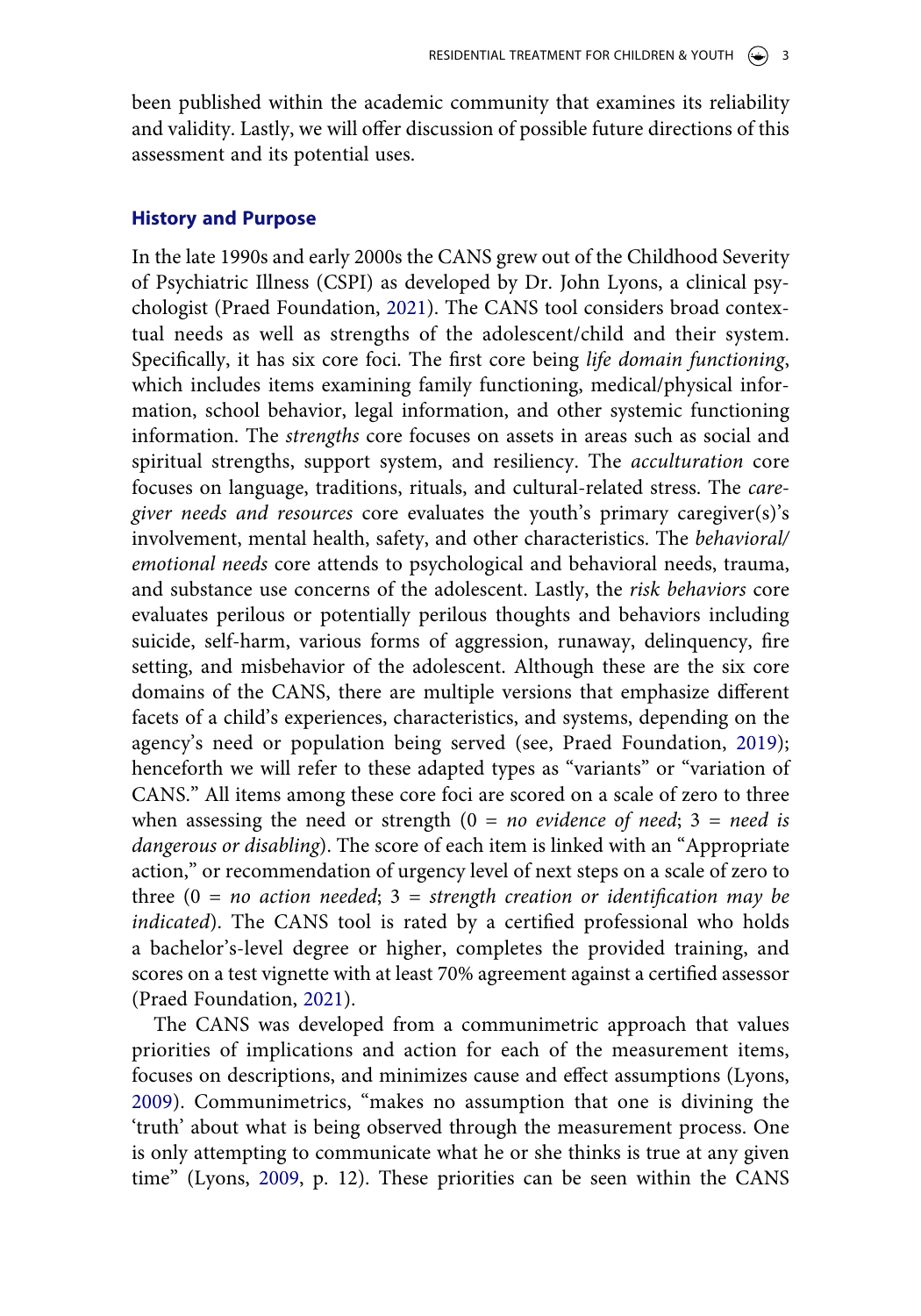4  $\left(\frac{1}{2}\right)$  C. C. BROWN ET AL.

assessment package as each item focuses on unique dimensions of the child/ adolescent and are each tied to an individual action item. Although having varying approaches, communimetrics and traditional psychometric measures share a similar purpose within youth care settings: to enhance service planning for the child/adolescent and their family. Although the communimetric approach claims to be different and more nuanced than traditional psychometric measures (Lyons, [2009\)](#page-15-0), with its utilization to inform service planning, it is imperative that this approach is actively appraised within the peer reviewed academic literature.

<span id="page-4-1"></span>Lyons and Fernando [\(2017](#page-15-1)) stated that, "CANS is designed for use either as a prospective assessment tool for decision support and recovery and/or service planning or as a retrospective quality improvement device demonstrating an individual youth's progress" (p. 3). As the CANS is heavily utilized for decision-making with a vulnerable population of youth, specifically in-care youth, it is essential that tools such as the CANS are held to the highest possible standard. One method of achieving this is to provide substantial, ongoing empirical evidence over persons and historical time of the reliability and validity of the CANS. Thus, we turn first to the types of evidence for reliability and validity, and then to the published evidence of the CANS's reliability and validity.

#### **Reliability and Validity**

Reliability is a fundamental cornerstone in measurement. A reliable instrument is one that performs in consistent, predictable ways. For a scale to be reliable, the scores produced by the instrument should not change unless a variable the instrument is measuring has been altered. Therefore, any observed change in scores can be attributed to actual change in that variable. The less the score we obtain reflects other extraneous factors, the more reliable our scale is. All methods of measuring reliability involve estimating the variable's true score and determining what proportion of the observed score attributable to the true score (DeVellis, [2017\)](#page-14-1).

<span id="page-4-0"></span>Whereas *reliability* concerns how much a variable influences a set of items, *validity* concerns whether the variable is the underlying cause of item covariation (DeVellis, [2017](#page-14-1), p. 83). Validity is inferred from the manner in which a scale is constructed, its ability to predict specific events, or its relationship to measures of other constructs. There are essentially three types of validity that correspond to these operations: (a) content validity, which concerns item sampling adequacy; (b) criterion-related validity, which is concerned with predicting a process (and thus is sometimes called "predictive" validity); (c) construct validity, which is directly concerned with the theoretical relationship of a variable to other variables. There are many sources to learn more about classical definitions and calculations of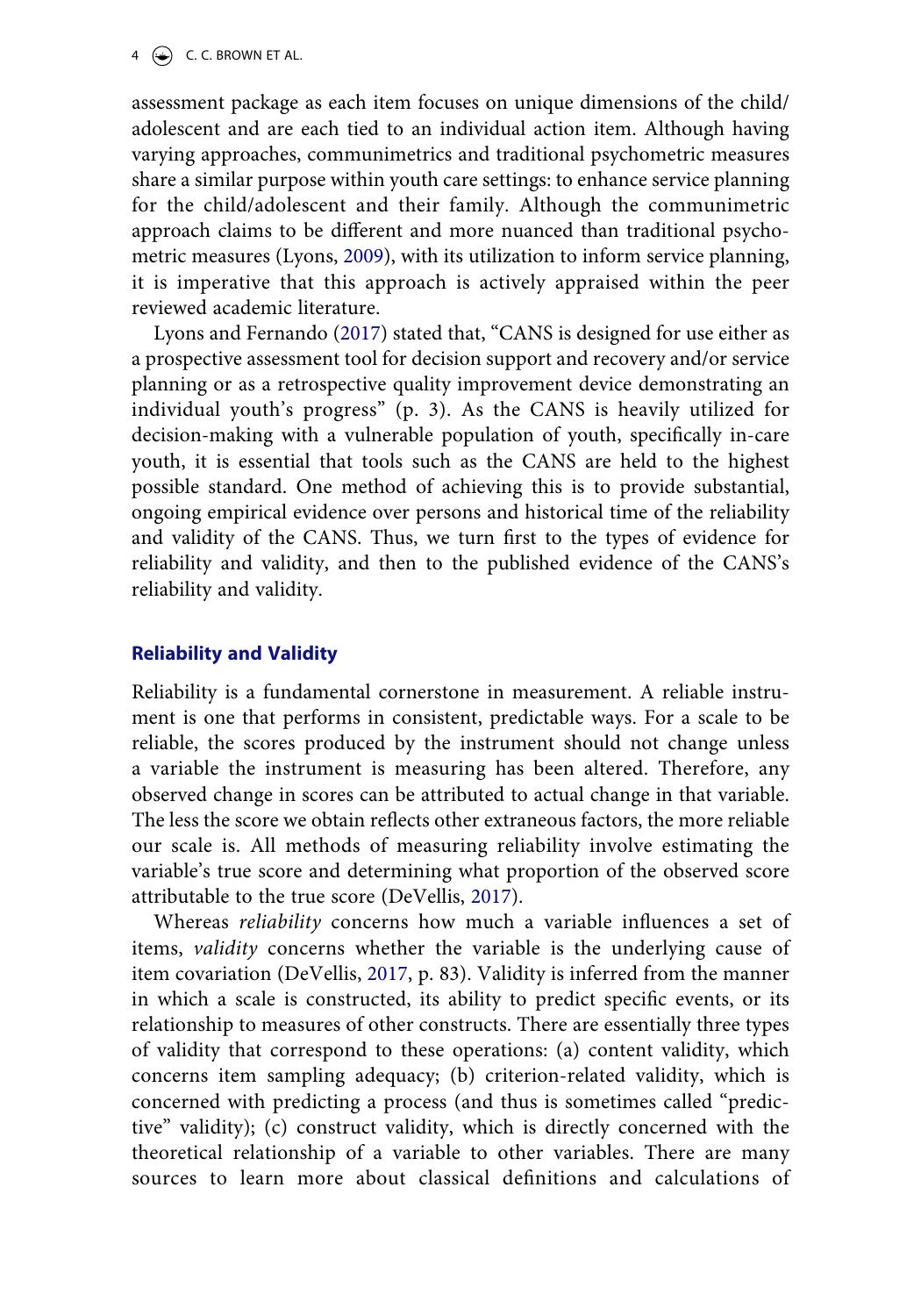<span id="page-5-9"></span><span id="page-5-4"></span><span id="page-5-1"></span>reliability and validity. These include Anastasi ([1988\)](#page-13-0), Crocker and Algina ([1986](#page-14-2)), McDonald [\(2000\)](#page-15-2), and Nunnally and Bernstein ([1994](#page-16-2)), and Messick ([1995](#page-16-3)), among countless others.

#### *Evidence of CANS Reliability*

<span id="page-5-0"></span>Presently, minimal research has been published in credible, peer-reviewed academic journals solely examining facets of reliability (other than internal consistency, the weakest form of reliability evidence) of the comprehensive CANS or its variants. Regarding internal consistency, many of the items within the CANS are linked with one another both cross-sectionally and over time including frustration management, aggressive behavior, trauma, and behavioral risks to name a few (Accomazzo et al., [2015;](#page-13-1) Blakely et al., [2017](#page-14-3); Cordell et al., [2016](#page-14-4); Go et al., [2017](#page-15-3); Griffin, Martinovich, Gawrom, & Lyons, [2009](#page-15-0); Cordell et al., [2016\)](#page-14-4). These internal links are important as they suggest that the items are, on average, consistently capturing a similar construct within the adolescent's life or system. However, to date, we could find no study that explicitly examined the test–retest reliability of the CANS.

<span id="page-5-6"></span><span id="page-5-5"></span><span id="page-5-3"></span>Kisiel et al. ([2018\)](#page-15-4) examined the inter-rater reliability of a variant of the CANS, the CANS-Trauma, among 10 adolescents and children from three different agencies in the state of Illinois. This 110-item tool is similar to the comprehensive version of the CANS but with an emphasis on trauma-related areas. Contrasting an evaluator's retrospective CANS evaluation of the 10 cases with the agency clinician's initial CANS evaluation at intake, intraclass correlation of each of the items suggested a range of scores from .02 (poor) to 1.00 (perfectly aligned). Approximately 25% of the items had inter-rater reliability scores below .59 while approximately 31% of the items had a score of 1.00 resulting in overall, inter-rater scores of all items being .75. Although the overall score was above the threshold of the recommended .70 (LeBreton et al., [2003\)](#page-15-5), nearly a fourth of the items (approximately 27) fell below that threshold.

<span id="page-5-8"></span><span id="page-5-7"></span><span id="page-5-2"></span>Anderson et al. [\(2003](#page-14-5)) examined the inter-rater reliability of only the 41 item mental health dimension of the CANS among 60 cases at a treatment facility and found a moderately high percent of agreement between clinicianresearcher as well as researcher–researcher. Agreement for the items ranged from 55 to 90% between clinicians and researchers, and 61 to 98% between researchers alone. Of the coding differences between clinicians and researchers, approximately 48% effected action in the treatment plan as recommended by the tool (Anderson et al., [2003\)](#page-14-5). Among Singapore communities, it seems that the inter-rater reliability among CANS assessors suggests promise (Liu et al., [2014\)](#page-15-6). Specifically, that when an independent researcher and caseworker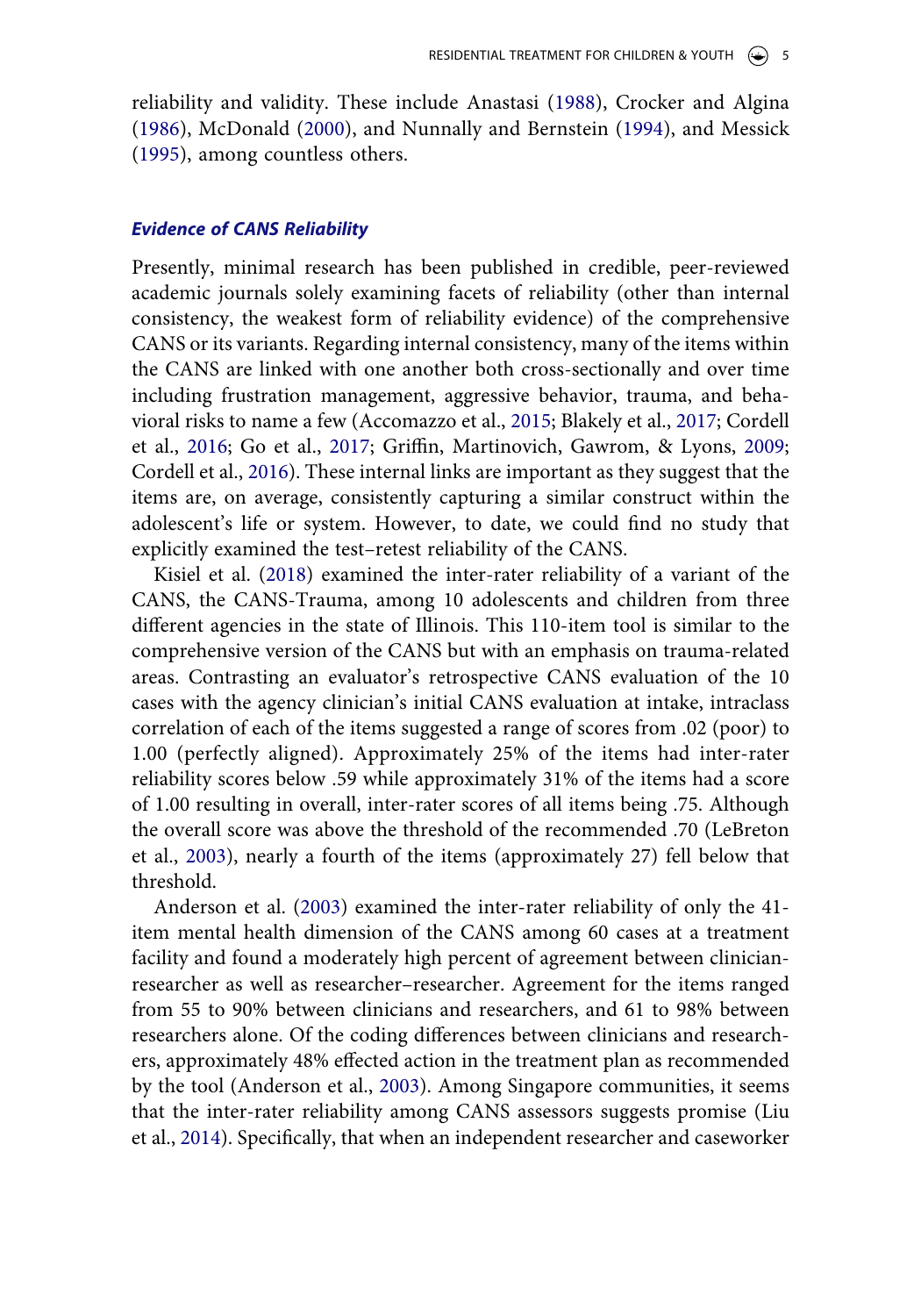trained in CANS evaluation assessed 130 randomly selected participant files, there were .79 to .89 of overall agreement with the initial clinical assessment score across the core domains.

<span id="page-6-1"></span>Although there is a limited body of research examining inter-rater reliability of the CANS, certification for offering the tool requires that upon completion of the training, trainees complete a test case vignette where they must reach 70% agreement with a gold standard evaluation prior to being able to offer the tool themselves (Lyons, [2009](#page-15-0)). This training and certification are expected to be completed annually by professionals who administer the CANS (Praed Foundation, [2021\)](#page-16-0). However, although it is widely acknowledged that inter-rater reliability scores suggesting 70% agreement or higher are acceptable (LeBreton & Senter, [2008\)](#page-15-7), there are some research practitioners that suggest that if the assessment is evaluating important dimensions of an individual that are linked to important decisionmaking processes (such as facets of the CANS), an inter-rater reliability score should be a .90 at a minimum with .95 being optimal (Nunnally & Bernstein, [1994](#page-16-2)). For example, it is possible that a professional offering the CANS could still reach the appropriate threshold of 70% agreement while also incorrectly evaluating serious risk factors of an adolescent's life such as self-harm, harm to others, or suicide. Failure to correctly assess items such as these, even if they get all others correct, could be detrimental to the child, family, foster family, helping professionals, and organizations supporting the child.

## *Evidence of CANS Validity*

#### *Face Validity Evidence*

<span id="page-6-2"></span><span id="page-6-0"></span>The Praed Foundation emphasizes that the CANS, in its standard or variant form, is used in professional or public agencies within all 50 states (Praed Foundation, [2019](#page-16-1)) which may indicate that many see its content, structure, and applicability as an appropriate and helpful tool to be used for communication and decision-making within treatment. For example, Texas Department of Family and Protective Services use the CANS with children within their care to not only better understand the behavioral strengths and needs of a child but also use the gathered information to ensure that the child is receiving care and services that will help them and their family reach their goals (see, Texas Department of Family and Protective Services, [2021](#page-16-4) for more information). This is notable as many practitioners may have decades of valuable experience evaluating, supporting, or treating adolescents and their families. This acceptance and use of this tool by practitioners with copious amounts of experience offers some form of validation. This is defined as face validity that is a subjective conclusion by a professional about the use and value of a tool such as the CANS (Drost, [2011](#page-15-8)). Although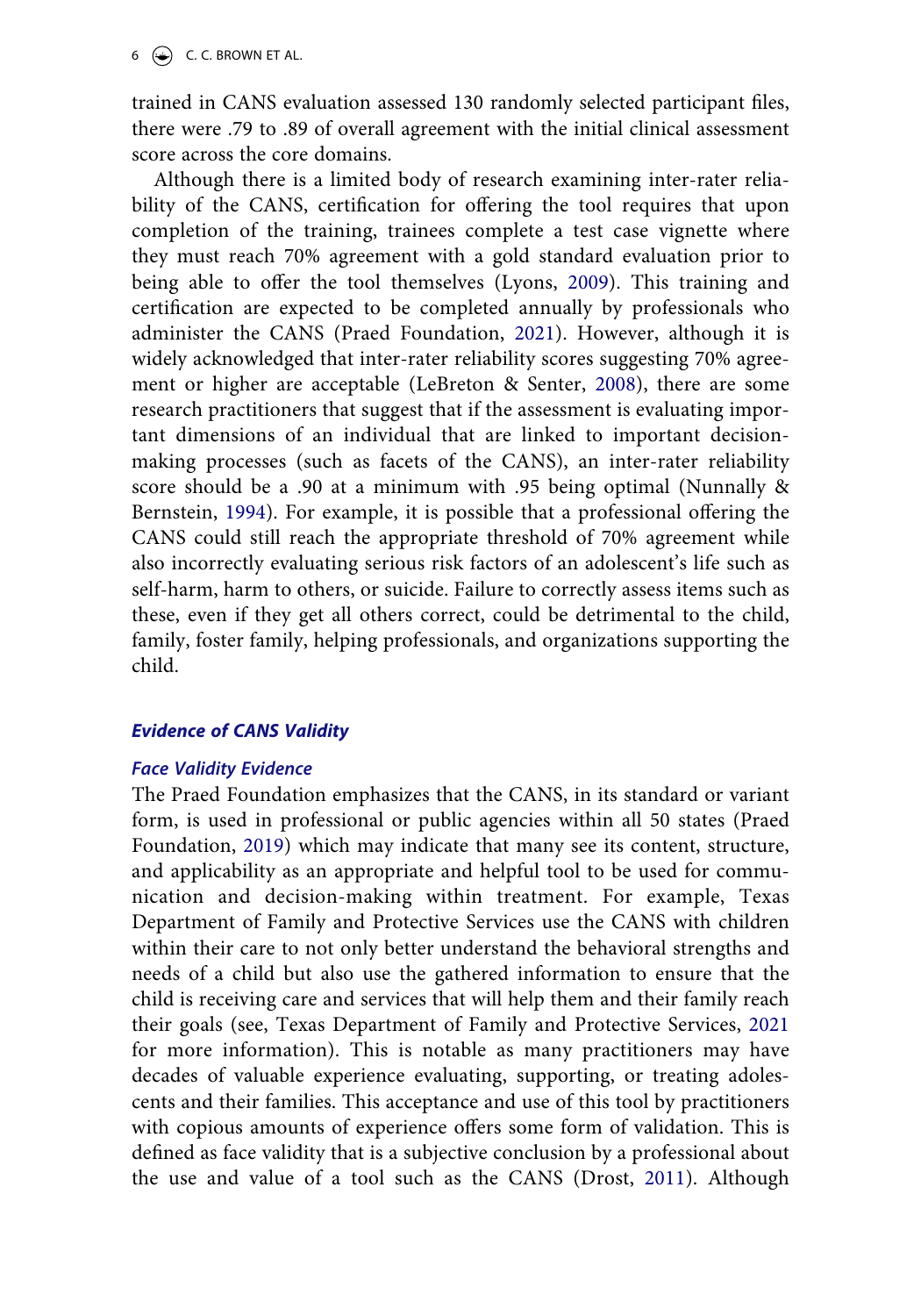noteworthy, face validity is widely seen as the weakest form of validity and should not be the only dimension considered while reviewing the makeup of an assessment or tool to determine its quality (Drost, [2011\)](#page-15-8). Additionally, face validity should not be confused with content validity as it does not evaluate what the test *actually* measures, but rather what it *appears* to measure (Anastasi, [1988](#page-13-0)).

Lastly, developers claim "The approach clearly makes sense to those working directly with children and families" (Lyons, [2009](#page-15-0), p. 103). However, although it is widely accepted across child- and adolescentserving communities, those professionals administering and using this tool are only part of who this tool needs to "make sense to." This tool also needs to be understood, appropriately interpreted, and accepted by the respondents to it: the children, adolescents, and their families (DeVellis, [2017\)](#page-14-1). If it is not fully understood by the respondents and their families, there could be serious repercussions such as misplacement, not providing needed support, and harm to self and others. The CANS is still lacking systematic, rigorous validation of its content and approach through peer-reviewed academic mediums. This is not to say that the CANS evaluation is poor or useless, but rather until appropriate steps are taken toward comprehensive content, criterion, and construct validation, it should be used and applied with caution.

#### *Content Validity Evidence*

We were unable to find any form of content validation within peer-reviewed, academic literature that includes a systematic evaluation of CANS items by a panel of expert professionals as recommended by Crocker and Algina [\(1986](#page-14-2)). Nor could we find feedback from populations or communities about their understanding and interpretation of CANS items as recommended by DeVellis ([2017\)](#page-14-1).

## *Criterion Validity Evidence*

<span id="page-7-1"></span><span id="page-7-0"></span>Although still growing, some studies have examined consistent predictive abilities, themes, and trends of CANS, although not all with significant findings. First, studies have suggested that some CANS items and domains are significantly linked with other assessments and items beyond the CANS. For example, CANS items assessing family functioning, strengths, sexualized behavior, and school functioning have been linked with dimensions of mental health such as depression (Stoner et al., [2013\)](#page-16-5) or items assessing trauma experiences and risk behaviors of the youth were significant indicators of foster care placement stability or disruption (Weiner et al., [2011](#page-16-6)). Some research has suggested that a variant of the CANS predicted the same level of care of adolescents in the child welfare system that a group of integrated helping professionals suggested nearly 83% of the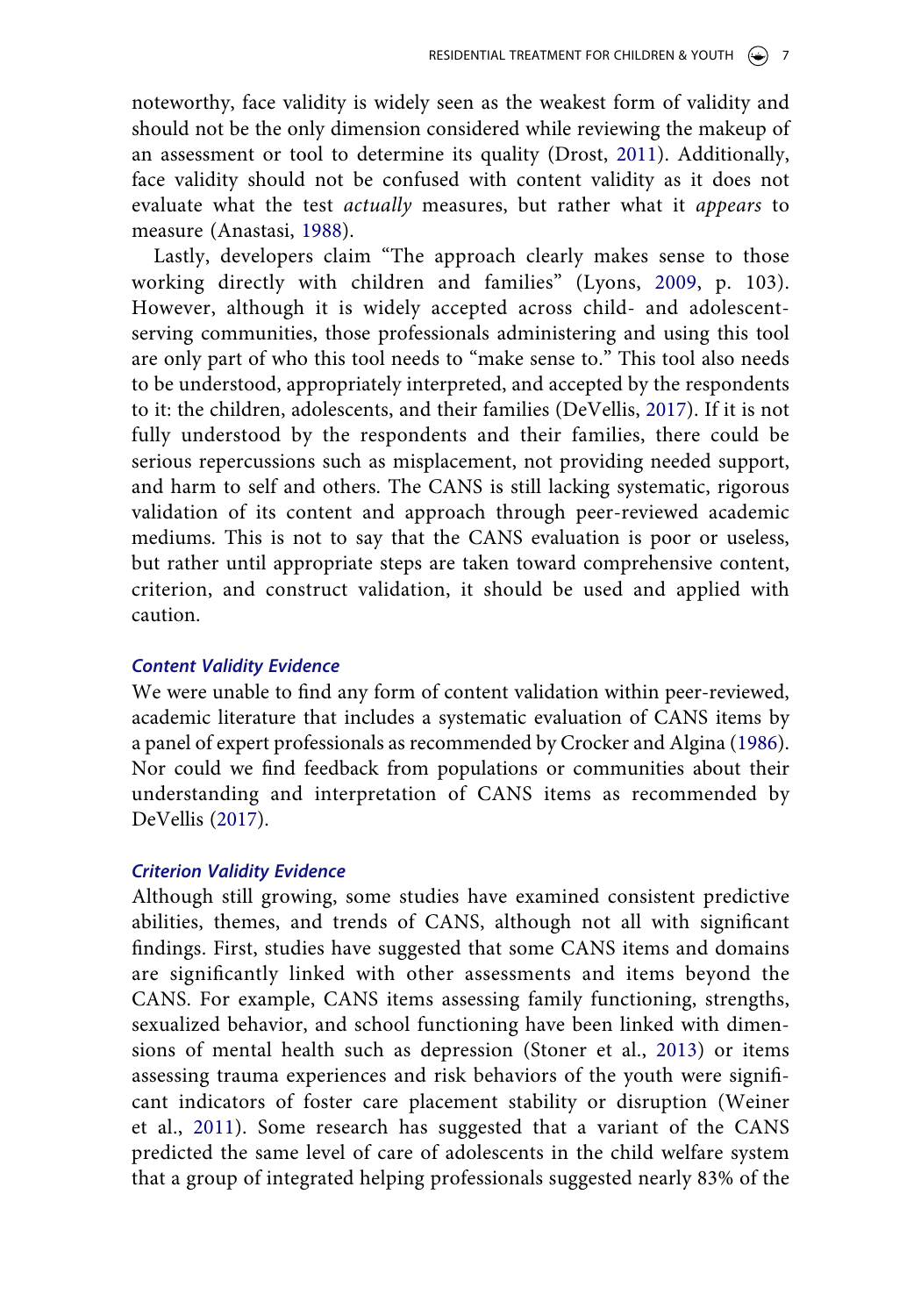8  $\leftrightarrow$  C. C. BROWN ET AL.

<span id="page-8-6"></span><span id="page-8-3"></span><span id="page-8-2"></span>time. Further, adolescents that were part of these concordant decisions illustrated greater clinical improvement compared to adolescents where decisions of the integrated professionals and the CANS diverged (K. H. B. Chor et al., [2012](#page-14-6)). Similar findings have been echoed in other studies utilizing CANS as an assessment-based decision-making algorithm that have predicted level of placement (B.K.H. Chor et al., [2015;](#page-14-7) Lardner, [2015\)](#page-15-9) and risk of disruption in child welfare care (Epstein et al., [2015](#page-15-10)). Other research has offered similar patterns of CANS assessment by predicting quality levels of care or explaining variance in levels of care. However, it is important to note that CANS and level of placement data analyzed within these studies, may be highly correlated because professionals completing the CANS assessment may also have been involved in the level of placement decision-making process. Thus, additional investigation considering this confounding construct is warranted. Further, some studies have suggested minimal associations across domains or with other non-CANS constructs either concurrently or at later dates (Dimmick et al., [2011;](#page-14-8) Williams-Butler, [2018](#page-16-7)).

#### <span id="page-8-7"></span><span id="page-8-5"></span>*Construct Validity Evidence*

<span id="page-8-1"></span>One study exploring a suggested 28-item short-form of the CANS among a small, predominantly Hispanic youth sample in the Los Angeles community illustrated promising reports of validity when statistically compared to diagnoses within the Diagnostic and Statistical Manual of Mental Disorders IV Edition (DSM-IV; American Psychiatric Association (APA), [2000](#page-13-2)), the Youth Outcome Questionnaire (YOQ), and the YOQ-Self Report (YOQ-SR; Alamdari & Spanovic Kelber, [2016](#page-13-3)). However, these findings were only represented in a small sample for some of the analyses (< 29 parental figures and < 19 youth clients; Alamdari & Spanovic Kelber, [2016\)](#page-13-3).

<span id="page-8-4"></span><span id="page-8-0"></span>Another study examining the construct validity of CANS (Dilley et al., [2007](#page-14-9)) also showed promise when compared with the established Child and Adolescent Functional Assessment Scale (CAFAS). However, this particular study was not peer-reviewed or published within an academic journal but was shared publicly through an education resource database; thus, it should be understood that the researcher's decision-making regarding the methodological approach and its interpretation of the subsequent findings of the study were not rigorously reviewed by experts through a credible journal's blind peer review process. In comparing the CANS with the CAFAS, the researchers analyzed 304 adolescents within the Illinois juvenile justice system who both committed a legal offense and qualified for a diagnosis of psychosis or emotional disturbance. This sample was predominately male (approximately 68%) with approximately 63% indicating Euro-American, 29% African American, and 6% Hispanic. Many of the CANS items were positively and significantly (*p* < .05) correlated with the eight domains of the CAFAS; however, there was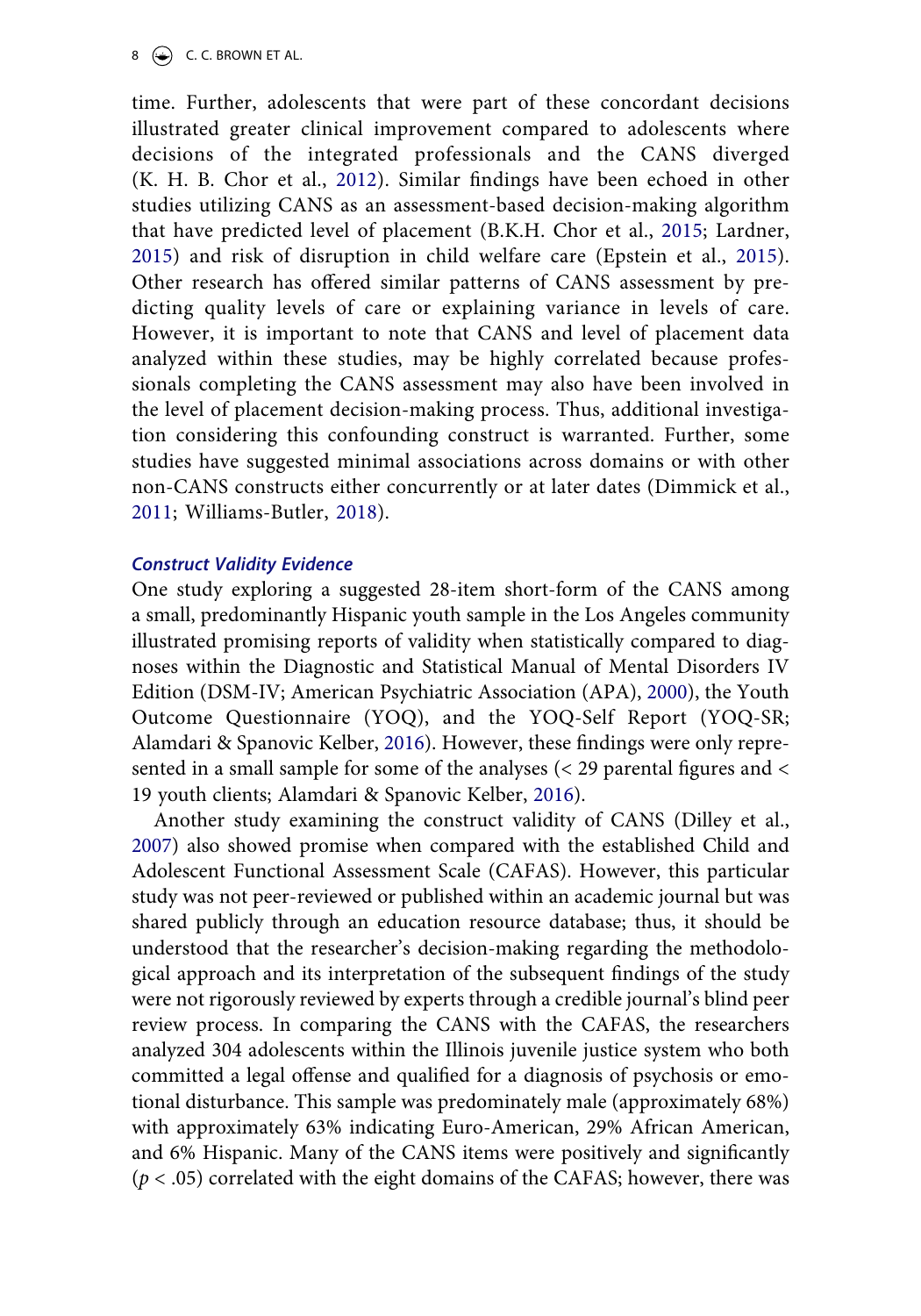a large range between the strength of correlations, ranging from .11 (small) to .72 (large) with the overwhelming majority of correlations being < .30 (moderately small). Similar to other studies highlighted in this article that examine correlates between CANS and other assessments, this study did not specifically indicate whether the CANS and CAFAS were administered by the same professional. Having both administered by the same professional could offer concerns related to correlations of the two constructs and is a potential limitation worth noting.

<span id="page-9-1"></span><span id="page-9-0"></span>A third promising study (Kisiel et al., [2018\)](#page-15-4), evaluated the CANS-Trauma against a variant of the Trauma Symptom Checklist for Children (TSCC; Briere, [1996](#page-14-10)) and the Child Behavior Checklist (CBCL; Achenbach & Rescorla, [2001](#page-13-4)) among a sample of 257 children and adolescents across three different agencies. Results of bivariate correlations of all four subscales of the CANS-trauma (trauma experiences, traumatic stress symptoms, child behavioral/emotional needs, and the child risk behaviors) predominantly suggested significant, positive associations with all subscales of the TSCC-A and the CBCL. However, the CANS-Trauma domain of traumatic stress symptoms was not significantly linked with the externalizing problems subscale of the CBCL. Strength of associations varied between .16 (small) to .51 (moderate to large). Specifically, of the 32 correlations of the CANS-Trauma domains 22% had smaller effect sizes (.25 or smaller), 66% had moderate effect sizes (.26- .45), and 9% had larger effect sizes of nearing .50 or larger (Leppink et al., [2016](#page-15-11)).

#### <span id="page-9-2"></span>**Future Directions and Recommendations for CANS**

There are relatively few peer-reviewed works within established academic journals that specifically study the psychometric properties of the CANS (either reliability or validity, including its utility in service planning for this population). Further, of the scholarship that does exist, the variant of the CANS examined may be different from study to study which poses difficulties in understanding its overall properties and generalizability. This is a gap that needs to be addressed within the academic, peer reviewed literature and thus we suggest multiple opportunities to improve the validity, and thus utility, of the CANS and the effectiveness and efficiency of services delivered to clients.

<span id="page-9-3"></span>Our first suggestion is that researchers should use more sophisticated psychometric approaches for evaluating structural aspects of the CANS than most previous research, which has predominantly used simple bivariate correlations. Specifically, we recommend researchers use structural equation modeling (SEM; Little, [2013\)](#page-15-12). SEM allows complex social phenomena within intricate systems such as child welfare to more fully and accurately be examined. With its unique abilities and flexibility, SEM can closely reflect the examined social phenomena and experiences near precisely, a common goal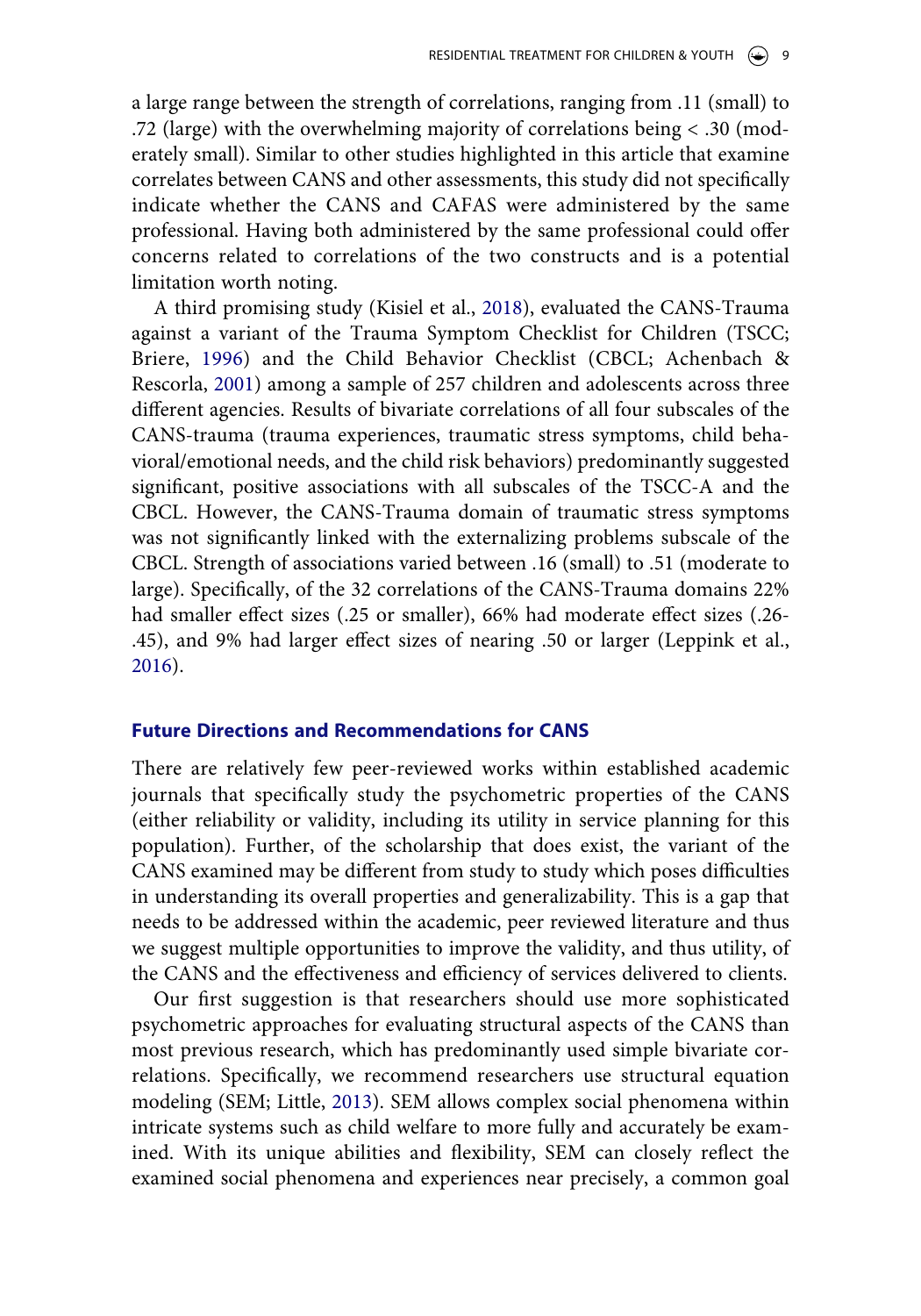10  $\left(\rightarrow\right)$  C. C. BROWN ET AL.

<span id="page-10-3"></span>within social scientific research (Tarka, [2018\)](#page-16-8). SEM reflects an advanced generation of statistical techniques that can be used to test the extent to which the respective research meets the recognized standards for highquality statistical analysis (Cook & Campbell, [1979;](#page-14-11) Fornell, [1983](#page-15-13)). It allows researchers to capture and examine complex and systemic processes that will not only serve theory but also practice (Tarka, [2018](#page-16-8)). It is these advantages that have led to the widespread adoption of SEM across multiple social science disciplines, including psychology, demographic research, genetics, medical sciences, criminology, economics, and market research (Tarka, [2018](#page-16-8)).

<span id="page-10-8"></span><span id="page-10-7"></span><span id="page-10-5"></span>Dima ([2018\)](#page-14-12) provided an excellent tutorial for the initial steps of SEM in a specific and rigorous six-step R-based (R Core Team, [2020\)](#page-16-9) psychometrics tutorial that investigates validity and reliability for scales such as the CANS. These six steps include an inspection of, "(1) item distributions and summary statistics, item properties via (2) non-parametric and (3) parametric item response theory, (4) scale structure using factor analysis, (5) reliability via classical test theory, and (6) calculation and description of global scores." Dima's [\(2018](#page-14-12)) approach outlines specific ways to assess multiple dimensions of the assessment far beyond simple descriptive statistics or bivariate correlations. With the unique origins and use of the CANS as a communimetric tool, evaluating it through various approaches as outlined above would allow a more contextualized understanding of its psychometric properties as well as offer detailed ways of improving it. If applied researchers (and even methodologists) used these six steps in every study using the CANS, the knowledge base of this tool would expand rapidly. Wang et al. [\(2012](#page-16-10)) use latent discrete-time survival analysis with children in foster care, and Lambert, Johnson, and Wang [\(2017](#page-15-14)) demonstrate how a mediation model can be used to test the validity of an assessment score in child welfare investigations. In short, there are many blueprints and resources available to assist future researchers and helping professionals utilize SEM to begin attending to the present deficit of research examining CANS psychometric properties.

<span id="page-10-9"></span><span id="page-10-6"></span><span id="page-10-2"></span>Researchers should also provide more rigorous evidence of convergent and discriminant validity through a multitrait-multimethod (MTMM) approach (Campbell & Fiske, [1959](#page-14-13)). MTMM approaches should optimally be conducted through a latent (CFA) framework (Byrne, [2011;](#page-14-14) Little, [2013\)](#page-15-12) to differentiate method variance (such as self-report, peer report, professional rating, etc.) from construct variance. Byrne ([2011\)](#page-14-14) provided a very accessible example for applied researchers with a variant of this approach used by Baumann et al. ([2011](#page-14-15)) in the creation of a concept-guided risk assessment in Texas.

<span id="page-10-4"></span><span id="page-10-1"></span><span id="page-10-0"></span>Predictive modeling will also be a very useful set of techniques for evaluating the predictive validity of CANS. Cuccaro-Alamin et al. ([2017\)](#page-14-16) reported these five advantages of using predictive risk models (PRM) relative to other actuarial methods of risk assessment: (1) They can identify unobserved relationships among variables. (2) They can learn and adjust to new relationships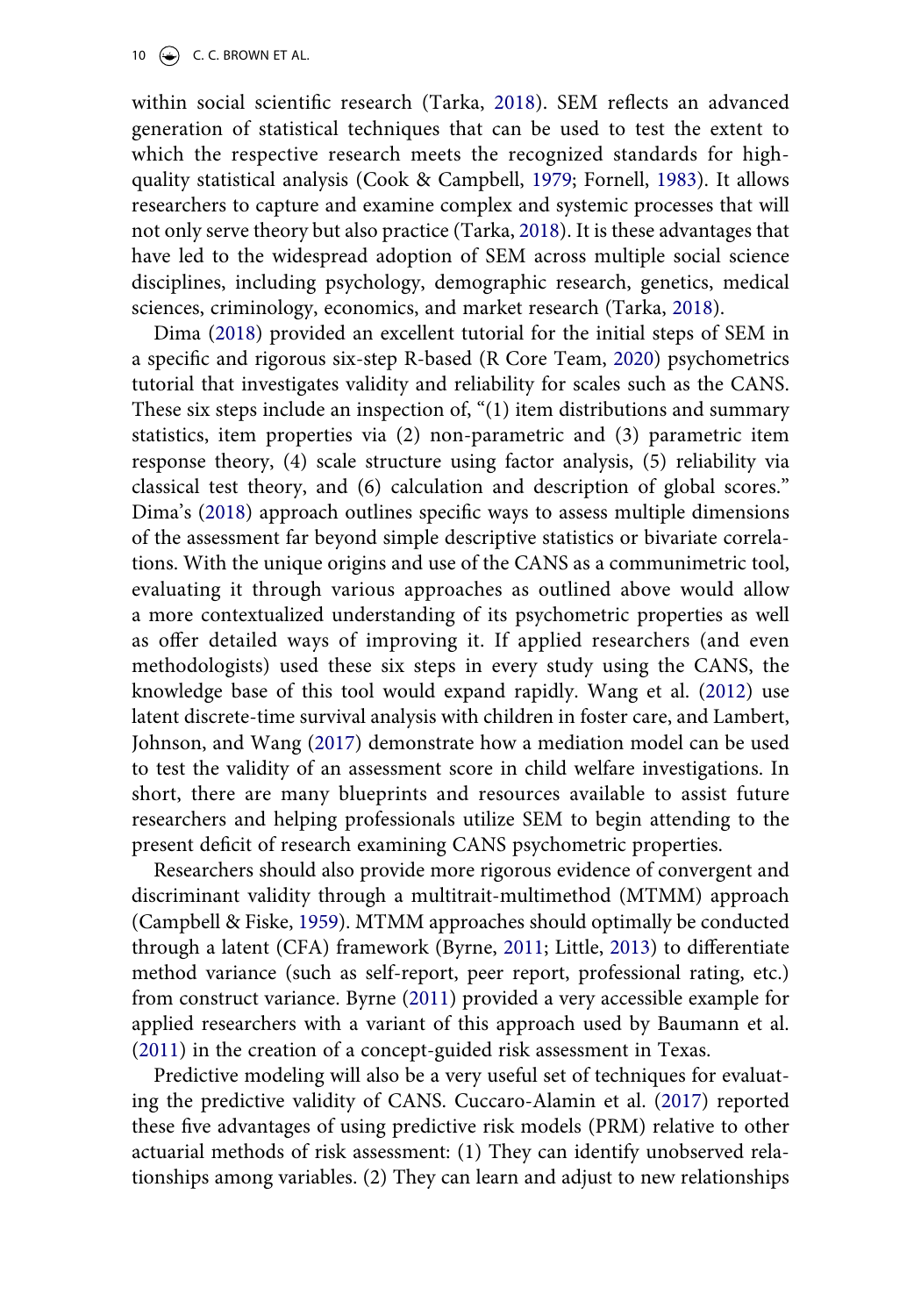present in the data, which allows the models to capture dynamic changes in risk. (3) They use existing data on the population for which the tool is being used, whereas more common actuarial instruments are rarely validated with the population of interest. (4) They are more consistent because there is no arbitrary selection of predictors. (5) They operate independently of worker training and compliance. They note that, despite its proven utility in many fields, PRM has only recently been applied to the classification of risk in CPS, but it has been used to predict risk of maltreatment, recurrence, child death, failed reunifications, and youth resilience, among others (see, Schwartz et al., [2017](#page-16-11); Amrit et al., [2017](#page-13-5) for recent examples).

<span id="page-11-3"></span><span id="page-11-0"></span>Predictive analytics can play primary roles within child protection and care through estimating potential maltreatment of the child as well as other outcomes such as child deaths and failure in treatment among many others (Schwartz et al., [2017\)](#page-16-11). What was particularly noteworthy about the Schwartz et al. study was that they created three models, one for each of the following questions related to different decision points: (1) "What are the odds that a report of abuse and/or neglect will be verified or substantiated through the investigation process?" (p. 317); (2) What are the odds that a case will receive different types and intensities of services based on their history, background, report of abuse and/or neglect and substantiation?" (p. 318); and (3) "What services are most likely to prevent a case from having another report of abuse and/or neglect?" (p. 318) They found that these models add value in both prediction and "prescription." An important, unanticipated, finding was that providing services to children and families who did not need the services had a negative impact. The authors noted that this needs to be studied further because historically it has been widely believed that services do no harm. It was concluded that modeling and machine learning could dramatically improve the utilization and accuracy of assessments. These findings were echoed in more recent research where data from CANS assessments were used within a machine learning system to estimate potential success within treatment for 3,000+ youth; thus, illustrating CANS application within predictive modeling environments (Troy et al., [2021\)](#page-16-12). See, Kuhn and Johnson ([2013\)](#page-15-15) for other excellent examples of applied predictive modeling.

<span id="page-11-2"></span><span id="page-11-1"></span>Researchers should examine the association between item or domain scores, services/interventions, and outcomes. CANS was developed to help enhance service planning within child and adolescent agencies by linking responses to recommended actions (Lyons & Fernando, [2017\)](#page-15-1). SEM and decision tree analytic approaches (e.g., Hastie et al., [2016\)](#page-15-16) should be used to test whether specific items/domains and scores (or differential patterns of items/scores) could or should lead to differential actions (i.e., different types of services or treatment). This would provide substantive evidence of Messick's "consequential aspect" of validity which, "Appraises the value implications of score interpretation as a basis for action as well as the actual and potential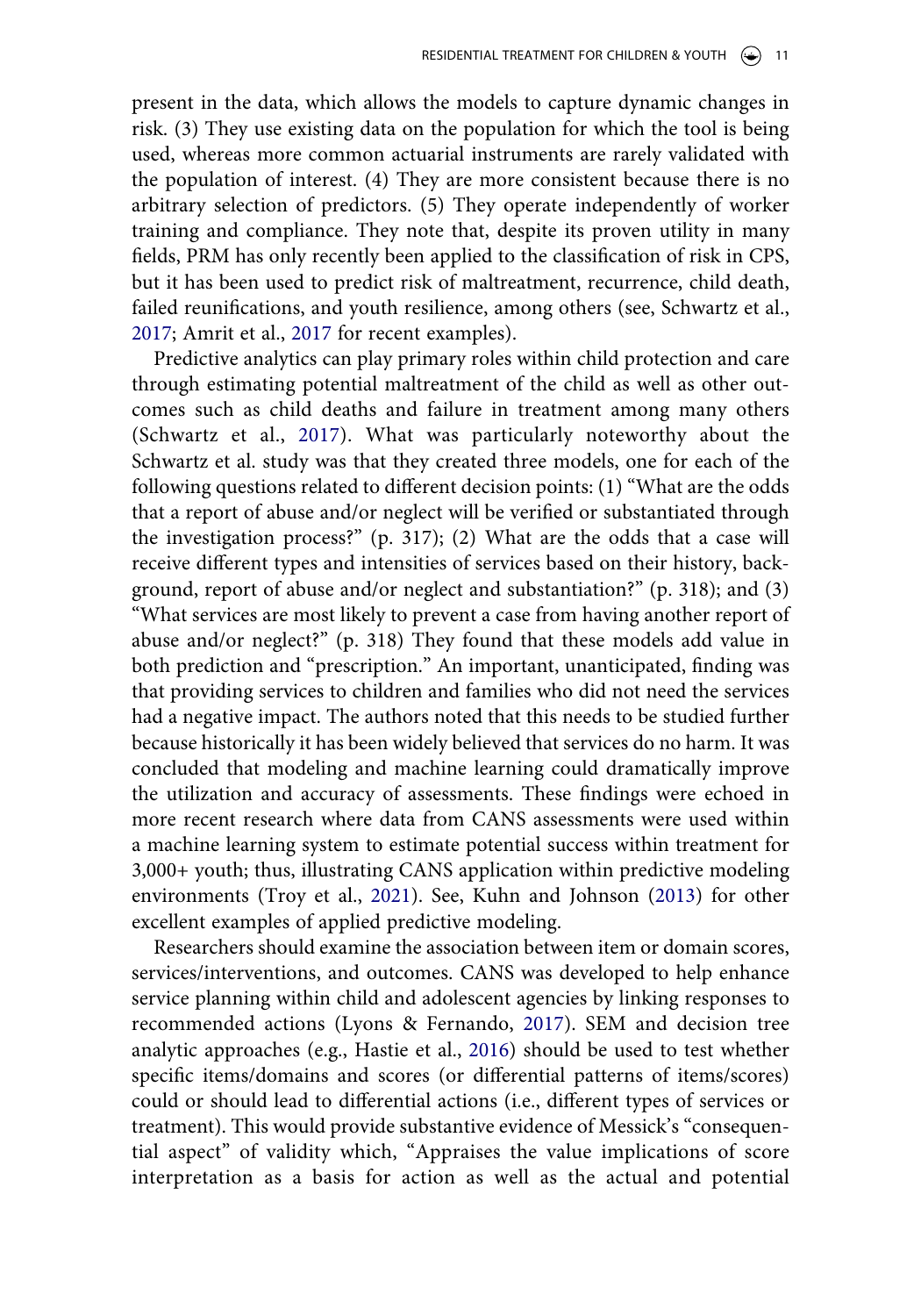12  $\left(\rightarrow\right)$  C. C. BROWN ET AL.

consequences of test use, especially in regard to sources of invalidity related to issues of bias, fairness, and distributive justice" (p. 745). This type of evidence would also validate the specific scores of individual items and/or domains and the subsequent actions necessary as well as possibly identify critical items or critical scores (such as dangerousness to self or others) which would necessitate immediate/emergency interventions.

<span id="page-12-0"></span>Finally, we implore researchers, developers, helping professionals, or others who employ the recommendations noted above, that they do so within the academic, peer-reviewed domain. The peer review system is an established process that allows for scholarly materials to be critiqued and scrutinized by others that are considered experts on a given topic area or methodological approach. This rigorous process is meant to act as a filter to reduce the probability for low quality, deeply flawed, dangerous, or poorly completed research or theories to be published or shared in public arenas. With topical or methodological experts reviewing the material, peer review can enhance the quality of the research and information being presented by helping the authors recognize and eradicate any errors (Kelly, Sadeghieh, & Adeli, [2014](#page-15-17)). This process is widely accepted among scholars who agree that this process enhances the quality of the work and scientific communication (Mark Ware Consulting, [2016\)](#page-15-18). With such a widely used tool such as the CANS that affects millions of children, adolescents, families, and communities, it is vitally important that research and literature evaluating psychometric properties is done properly. The academic peer review process helps ensure this by allowing experts both topically and methodologically to rigorously review and scrutinize a submitted project's protocols, interpretation of results, and application to the community.

## <span id="page-12-1"></span>**Conclusion**

The CANS tool has much to offer with its large net of contextual factors, expansive adoption across the United States, ability to be tailored to a specific agency and population, simplicity of use, and rigorous training prior to use. Regardless of these strengths, the CANS is not without its shortcomings, one of which is the lack of appraisal and discussion of it within the peer-reviewed academic literature historically and presently. In the past 10 years, only four longitudinal studies incorporating CANS data have been completed and published in the peer reviewed literature (Sokol et al., [2020\)](#page-16-13). With modernday agencies, communities, and adolescent needs and strengths evolving, it could be dangerous to utilize assessment protocols that are not actively appraised within the literature.

<span id="page-12-2"></span>Potentially of most concern is the current lack of peer-reviewed published evaluations of its psychometric properties. Few peer-reviewed studies specifically analyzed its psychometric properties using data from varying communities,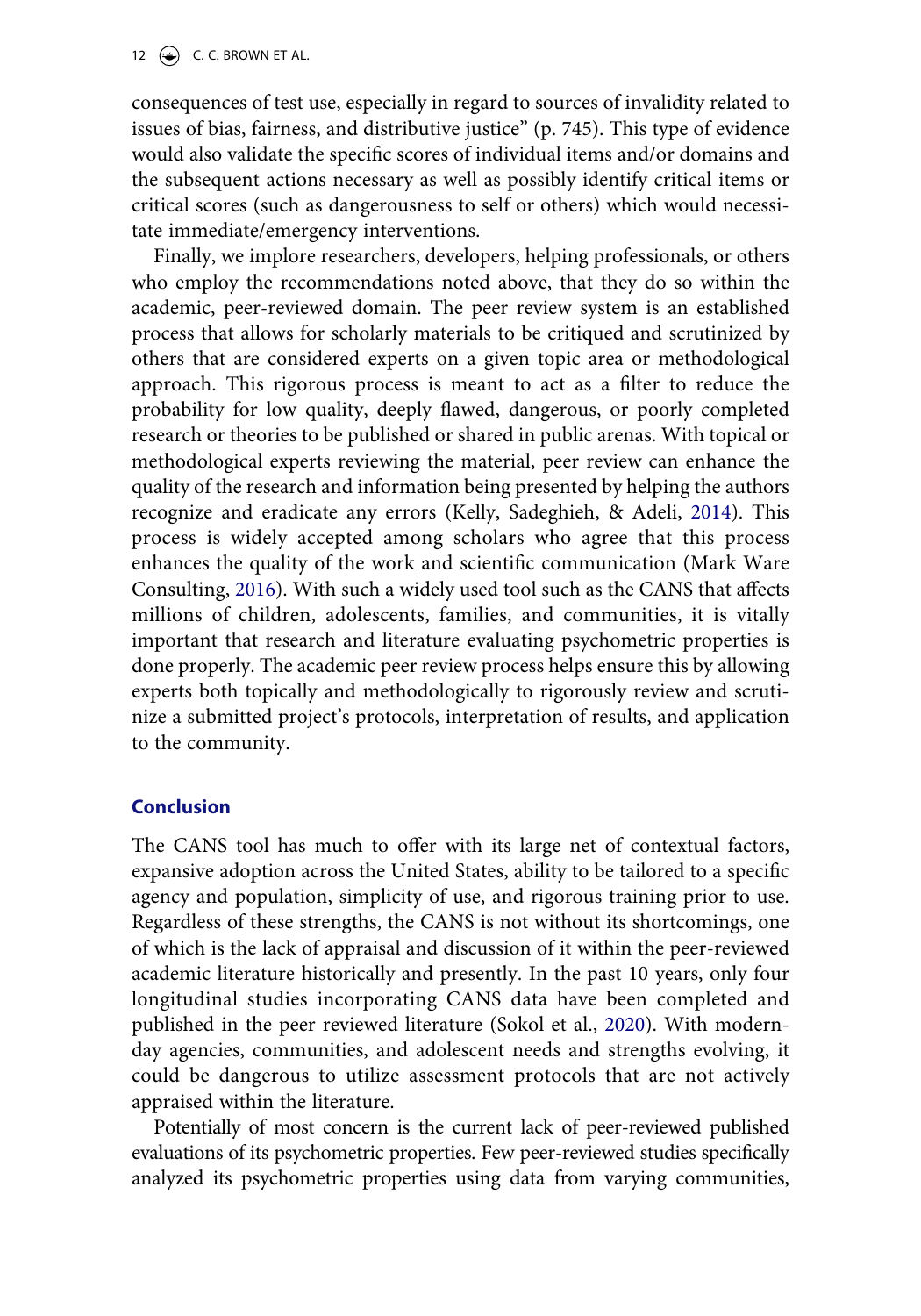populations, and agencies. Further, of the studies available, majority use basic psychometric evaluative processes (e.g., cronbach's alpha, bivariate correlations, etc.) with findings that lack consistency from study to study. Although these simple processes can be valuable, with the CANS being developed within the communimetric framework and inclusive of a wide variety of contextual factors, it is important that robust, multidimensional, and sophisticated psychometric analyses are used to best capture, evaluate, and improve this tool. With the development and evolution of structural equation modeling including multitraitmultimethod within a latent framework, predictive modeling, latent discrete-time survival analysis, among others, these assessments have the ability to assess the nuance and varying dimensions of complex tools such as CANS. Because of the present lack of focused and robust psychometric evaluation within the academic literature, it is difficult to make the claim that the CANS is reliable and valid for all communities it is applied to and agencies that use it. Great potential for psychometric evaluation exists with the CANS because of its current use among a plethora of diverse organizations and communities, many of which, we assume, collect, track, and publish data from the CANS for agency management, local legislatures, or other governing bodies. In conclusion, with CANS informing important and differential pathways of service for vulnerable children and adolescents, it is vital that we ensure that this tool is reliable and valid; we implore researchers, clinicians, public officials, and other professionals to collaborate on this effort to ensure quality care and safety for those within our community.

#### **Disclosure statement**

No potential conflict of interest were reported by the authors.

#### **References**

- <span id="page-13-1"></span>Accomazzo, S., Israel, N., & Romney, S. ([2015](#page-5-0)). Resources, exposure to trauma, and the behavioral health of youth receiving public system services. *Journal of Child and Family Studies*, *24*(11), 3180–3191. <https://doi.org/10.1007/s10826-015-0121-y>
- <span id="page-13-4"></span>Achenbach, T. M., & Rescorla, L. A. [\(2001](#page-9-0)). *Manual for the ASEBA school-age forms and profiles*. University of Vermont, Research Centre for Children, Youth & Families.
- <span id="page-13-3"></span>Alamdari, G., & Spanovic Kelber, M. ([2016\)](#page-8-0). The Child and Adolescent Needs and Strengths as an outcome measure in community mental health: Factor analysis and validation of the short form. *Community Mental Health Journal*, *52*(8), 1118–1122. [https://doi.org/10.1007/](https://doi.org/10.1007/s10597-016-9996-3)  [s10597-016-9996-3](https://doi.org/10.1007/s10597-016-9996-3)
- <span id="page-13-2"></span>American Psychiatric Association (APA). [\(2000\)](#page-8-1). *Diagnostic and statistical manual of mental disorders* (4th ed.). American Psychiatric Publishing.
- <span id="page-13-5"></span>Amrit, C., Paauw, T., Aly, R., & Lavric, M. ([2017\)](#page-11-0). Identifying child abuse through text mining and machine learning. *Expert Systems With Applications*, *88*, 402–418. [https://doi.org/10.](https://doi.org/10.1016/j.eswa.2017.06.035)  [1016/j.eswa.2017.06.035](https://doi.org/10.1016/j.eswa.2017.06.035)
- <span id="page-13-0"></span>Anastasi, A. [\(1988](#page-5-1)). *Psychological testing* (6th ed.). Macmillan Publishing Co, Inc.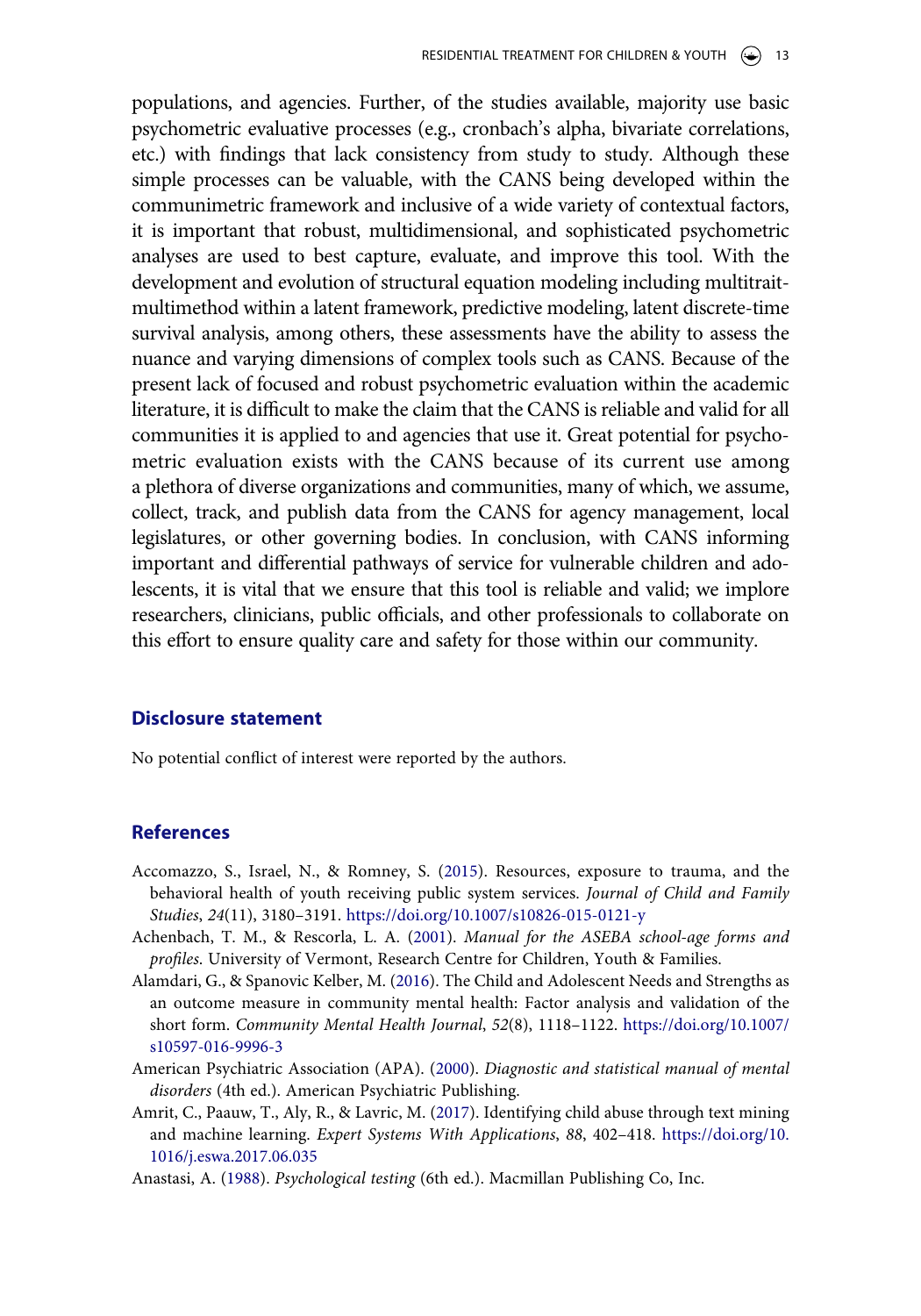- 14  $\left(\rightarrow\right)$  C. C. BROWN ET AL.
- <span id="page-14-5"></span>Anderson, R. L., Lyons, J. S., Giles, D. M., Price, J. A., & Estle, G. [\(2003](#page-5-2)). Reliability of the child and adolescent needs and strengths-mental health (CANS-MH) scale. *Journal of Child and Family Studies*, *12*(3), 279–289. <https://doi.org/10.1023/A:1023935726541>
- <span id="page-14-15"></span>Baumann, D. J., Grigsby, C., Sheets, J., Reid, G., Graham, J. C., Robinson, D., and Wang, E. [\(2011\)](#page-10-0). Concept guided risk assessment: Promoting prediction and understanding. *Children and Youth Services Review*, *33*(9), 1648–1657.
- <span id="page-14-3"></span>Blakely, G. L., Leon, S. C., Fuller, A. K., & Bai, G. J. [\(2017\)](#page-5-0). Foster care children's kinship involvement and behavioral risks: A longitudinal study. *Journal of Child and Family Studies*, *26*(9), 2450–2462. <https://doi.org/10.1007/s10826-017-0746-0>
- <span id="page-14-10"></span>Briere, J. [\(1996](#page-9-1)). *Trauma symptom checklist for children (TSCC) professional manual*. Psychological Assessment Resources.
- <span id="page-14-14"></span>Byrne, B. M. [\(2011](#page-10-1)). *Structural equation modeling with Mplus: Basic concepts, applications, and programming*. New York, NY: Routledge.
- <span id="page-14-13"></span>Campbell, D. T., & Fiske, D. W. [\(1959\)](#page-10-2). Convergent and discriminant validation by the multitrait-multimethod matrix. *Psychological Bulletin*, *56*(2), 81.
- <span id="page-14-0"></span>Children's Bureau of the U.S. Department of Health and Human Services. [\(2020\)](#page-2-0). *Trends in foster care adoption*. [https://www.acf.hhs.gov/cb/resource/trends-in-foster-care-and](https://www.acf.hhs.gov/cb/resource/trends-in-foster-care-and-adoption)[adoption](https://www.acf.hhs.gov/cb/resource/trends-in-foster-care-and-adoption)
- <span id="page-14-6"></span>Chor, K. H. B., McClelland, G. M., Weiner, D. A., Jordan, N., & Lyons, J. S. [\(2012\)](#page-8-2). Predicting outcomes of children in residential treatment: A comparison of a decision support algorithm and a multidisciplinary team decision model. *Children and Youth Services Review*, *34*(12), 2345–2352. <https://doi.org/10.1016/j.childyouth.2012.08.016>
- <span id="page-14-7"></span>Chor, B. K. H., McClelland, G. M., Weiner, D. A., Jordan, N., & Lyons, J. S. [\(2015](#page-8-3)). Out of home placement decision making and outcomes in child welfare: A longitudinal study. *Administration and Policy in Mental Health and Mental Health Services Research*, *42*(1), 70–86. <https://doi.org/10.1007/s10488-014-0545-5>
- <span id="page-14-11"></span>Cook, T. D. & Campbell, D. T. [\(1979\)](#page-10-3). *Quasi-Experimentation: Design and Analysis Issues for Field Settings*. Houghton Mifflin, Boston, MA.
- <span id="page-14-4"></span>Cordell, K. D., Snowden, L. R., & Hosier, L. [\(2016\)](#page-5-3). Patterns and priorities of service need identified through the child and adolescent needs and strengths (CANS) assessment. *Children and Youth Services Review*, *60*, 129–135. [https://doi.org/10.1016/j.childyouth.](https://doi.org/10.1016/j.childyouth.2015.11.020) [2015.11.020](https://doi.org/10.1016/j.childyouth.2015.11.020)
- <span id="page-14-2"></span>Crocker, L., & Algina, J. [\(1986](#page-5-4)). *Introduction to classical and modern test theory*. Wadsworth Group/Thomson Learning.
- <span id="page-14-16"></span>Cuccaro-Alamin, S., Foust, R., Vaithianathan, R., & Putnam-Hornstein, E. [\(2017\)](#page-10-4). Risk assessment and decision making in child protective services: Predictive risk modeling in context. *Children and Youth Services Review*, *79*, 291–298. [https://doi.org/10.1016/j.childyouth.2017.](https://doi.org/10.1016/j.childyouth.2017.06.027) [06.027](https://doi.org/10.1016/j.childyouth.2017.06.027)
- <span id="page-14-1"></span>DeVellis, R. F. ([2017\)](#page-4-0). *Scale development: Theory and applications* (4th ed.). Sage Publications, Inc.
- <span id="page-14-9"></span>Dilley, J. B., Weiner, D. A., Lyons, J. S., & Martinovich, Z. [\(2007\)](#page-8-4). *The validity of the child and adolescent needs and strengths assessment*. (ED495282). Retrieved June 2, 2019. [https://eric.](https://eric.ed.gov/?id=ED495282)  [ed.gov/?id=ED495282](https://eric.ed.gov/?id=ED495282)
- <span id="page-14-12"></span>Dima, A. L. ([2018](#page-10-5)). Scale validation in applied health research: Tutorial for a 6-step R-based psychometrics protocol. *Health Psychology and Behavioral Medicine*, *6*(1), 136–161.
- <span id="page-14-8"></span>Dimmick, J., Correa, Y., Liazis, A., & McMichael, H. ([2011\)](#page-8-5). "Playing hooky": Examining factors that contribute to adolescent truancy. *Sociological Viewpoints*, *27*(1), 15–23. [https://](https://www.proquest.com/scholarly-journals/playing-hookyexamining-factors-that-contribute/docview/1009906579/se-2?accountid=7098) [www.proquest.com/scholarly-journals/playing-hookyexamining-factors-that-contribute/](https://www.proquest.com/scholarly-journals/playing-hookyexamining-factors-that-contribute/docview/1009906579/se-2?accountid=7098) [docview/1009906579/se-2?accountid=7098](https://www.proquest.com/scholarly-journals/playing-hookyexamining-factors-that-contribute/docview/1009906579/se-2?accountid=7098) .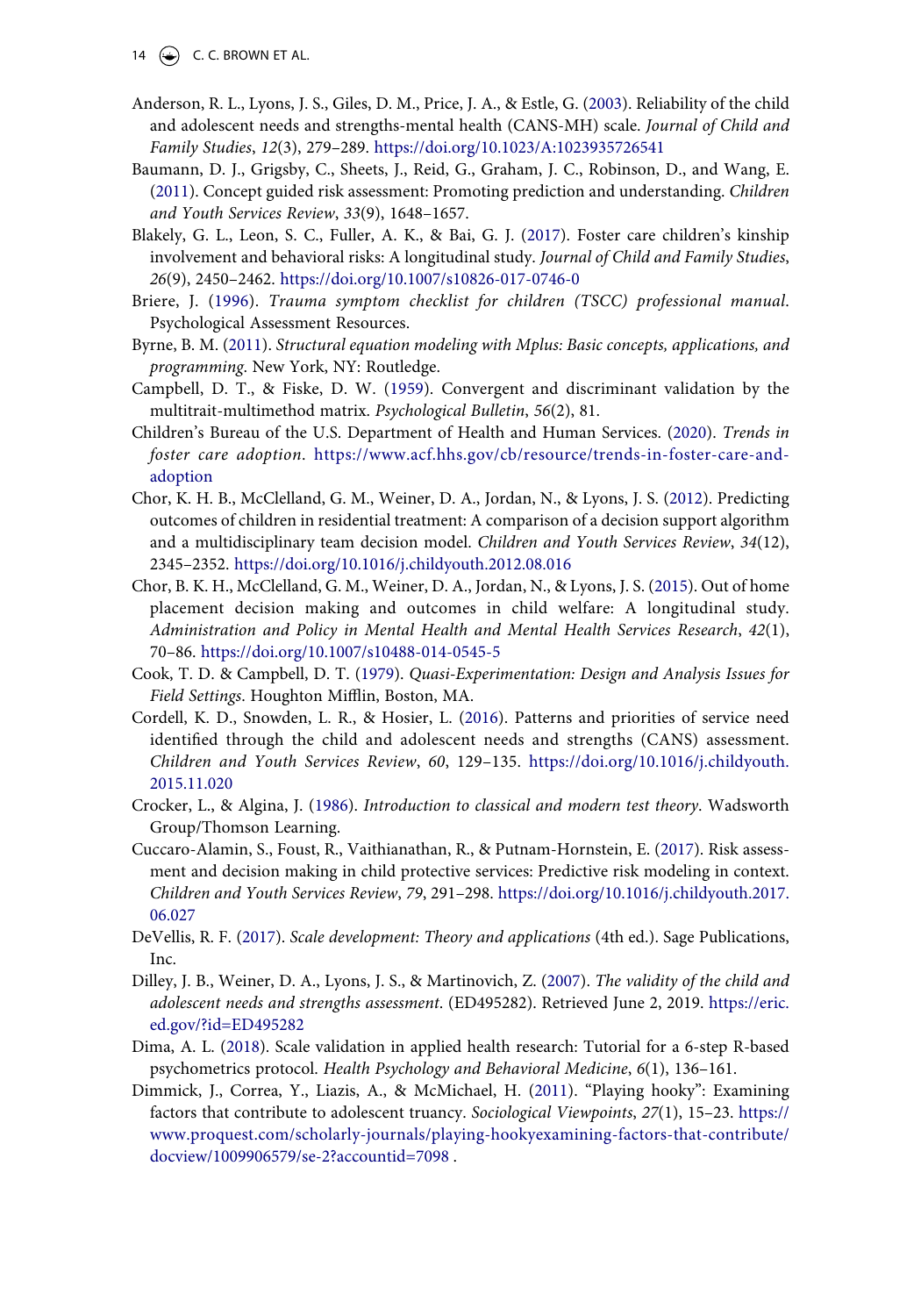- <span id="page-15-8"></span>Drost, E. A. ([2011\)](#page-6-0). Validity and reliability in social science research. *Education Research and Perspectives*, *38*(1), 105–124. [https://www.proquest.com/scholarly-journals/validityreliabil](https://www.proquest.com/scholarly-journals/validityreliability-social-science-research/docview/1020696142/se-2?accountid=7098)  [ity-social-science-research/docview/1020696142/se-2?accountid=7098](https://www.proquest.com/scholarly-journals/validityreliability-social-science-research/docview/1020696142/se-2?accountid=7098) .
- <span id="page-15-10"></span>Epstein, R. A., Schlueter, D., Gracey, K., Chandrasekhar, R., & Cull, M. J. ([2015\)](#page-8-6). Examining placement disruption in child welfare. *Residential Treatment for Children and Youth*, *32*(3), 224–232. <https://doi.org/10.1080/0886571X.2015.1102484>
- <span id="page-15-13"></span>Fornell, C. ([1983\)](#page-10-3). Issues in the application of covariance structure analysis: A comment. *Journal of Consumer Research*, *9*(4), 443–448.
- <span id="page-15-3"></span>Go, M., Chu, C. M., Barlas, J., & Chng, G. S. [\(2017](#page-5-5)). The role of strengths in anger and conduct problems in maltreated adolescents. *Child Abuse & Neglect*, *67*, 22–31. [https://doi.org/10.](https://doi.org/10.1016/j.chiabu.2017.01.028)  [1016/j.chiabu.2017.01.028](https://doi.org/10.1016/j.chiabu.2017.01.028)
- <span id="page-15-16"></span>Hastie, T., Tibshirani, R., & Friedman, J. [\(2016](#page-11-1)). *The elements of statistical learning: Data mining, inference, and prediction* (2nd ed.). Springer.
- <span id="page-15-17"></span>Kelly, J., Sadeghieh, T., & Adeli, K. ([2014](#page-12-0)). Peer review in scientific publications: benefits, critiques, & a survival guide. *EJIFCC*, *25*(3), 227.
- <span id="page-15-4"></span>Kisiel, C., Patterson, N., Torgersen, E., den Dunnen, W., Villa, C., & Fehrenbach, T. [\(2018\)](#page-5-6). Assessment of the complex effects of trauma across child serving settings: Measurement properties of the CANS-Trauma Comprehensive. *Children and Youth Services Review*, *86*, 64–75. <https://doi.org/10.1016/j.childyouth.2017.12.032>
- <span id="page-15-15"></span>Kuhn, M., & Johnson, K. ([2013\)](#page-11-2). *Applied predictive modeling*. Springer.
- <span id="page-15-14"></span>Lambert, M. C., Johnson, L. E., & Wang, E. W. [\(2017\)](#page-10-6). The impact of family group decision-making on preventing removals. *Children and Youth Services Review*, *78*(C), 89–92.
- <span id="page-15-9"></span>Lardner, M. D. [\(2015](#page-8-3)). Are restrictiveness of care decisions based on youth level of need? A multilevel model analysis of placement levels using the child and adolescent needs and strengths assessment. *Residential Treatment for Children and Youth*, *32*(3), 195–207. [https://](https://doi.org/10.1080/0886571X.2015.1080993) [doi.org/10.1080/0886571X.2015.1080993](https://doi.org/10.1080/0886571X.2015.1080993)
- <span id="page-15-5"></span>LeBreton, J. M., Burgess, J. R., Kaiser, R. B., Atchley, E. K., & James, L. R. ([2003](#page-5-7)). The restriction of variance hypothesis and interrater reliability and agreement: Are ratings from multiple sources really dissimilar? *Organizational Research Methods*, *6*(1), 80–128. [https://doi.org/10.](https://doi.org/10.1177/1094428102239427)  [1177/1094428102239427](https://doi.org/10.1177/1094428102239427)
- <span id="page-15-7"></span>LeBreton, J. M., & Senter, J. L. ([2008\)](#page-6-1). Answers to 20 questions about interrater reliability and interrater agreement. *Organizational Research Methods*, *11*(4), 815–852. [https://doi.org/10.](https://doi.org/10.1177/1094428106296642)  [1177/1094428106296642](https://doi.org/10.1177/1094428106296642)
- <span id="page-15-11"></span>Leppink, J., O'Sullivan, P., & Winston, W. [\(2016](#page-9-2)). Effect size – Large, medium, and small. *Perspectives on Medical Education*, *5*(6), 347–349. <https://doi.org/10.1007/s40037-016-0308-y>
- <span id="page-15-12"></span>Little, T. D. ([2013\)](#page-9-3). *Longitudinal structural equation modeling*. Guilford.
- <span id="page-15-6"></span>Liu, D., Tan, M. Y., Lim, A. Y., Chu, C. M., Tan, L. J., & Quah, S. H. ([2014](#page-5-8)). Profiles of needs of children in out-of-home care in Singapore: School performance, behavioral and emotional needs as well as risk behaviors. *Children and Youth Services Review*, *44*, 225–232. [https://doi.](https://doi.org/10.1016/j.childyouth.2014.06.019) [org/10.1016/j.childyouth.2014.06.019](https://doi.org/10.1016/j.childyouth.2014.06.019)
- <span id="page-15-0"></span>Lyons, J. S. ([2009](#page-3-0)). *Communimetrics: A communication theory of measurement in human service settings*. Springer.
- <span id="page-15-1"></span>Lyons, J. S., & Fernando. ([2017\)](#page-4-1). *Texas CANS Manual*. The Praed Foundation. [https://praed](https://praedfoundation.org/tools/the-child-and-adolescent-needs-and-strengths-cans/texas/) [foundation.org/tools/the-child-and-adolescent-needs-and-strengths-cans/texas/](https://praedfoundation.org/tools/the-child-and-adolescent-needs-and-strengths-cans/texas/)
- <span id="page-15-18"></span>Mark Ware Consulting [\(2016](#page-12-1)). *Publishing research consortium: Peer review survey 2015*. [https://](https://www.elsevier.com/__data/assets/pdf_file/0007/655756/PRC-peer-review-survey-report-Final-2016-05-19.pdf) [www.elsevier.com/\\_\\_data/assets/pdf\\_file/0007/655756/PRC-peer-review-survey-report-](https://www.elsevier.com/__data/assets/pdf_file/0007/655756/PRC-peer-review-survey-report-Final-2016-05-19.pdf)[Final-2016-05-19.pdf](https://www.elsevier.com/__data/assets/pdf_file/0007/655756/PRC-peer-review-survey-report-Final-2016-05-19.pdf)
- <span id="page-15-2"></span>McDonald, R. P. [\(2000](#page-5-4)). *Test theory: A unified treatment*. Erlbaum.